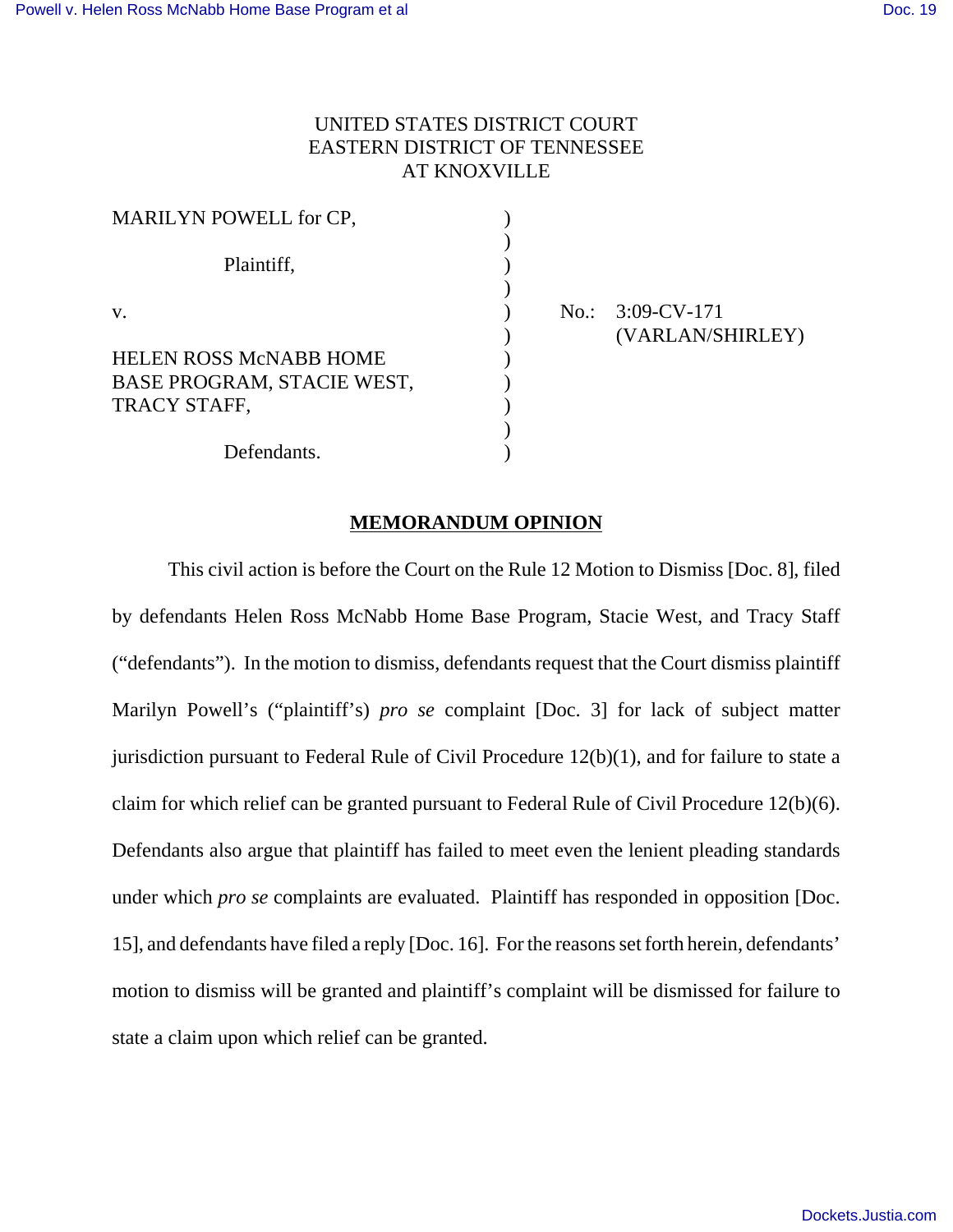## **I. Relevant Facts**

On April 21, 2009, plaintiff filed a motion for leave to proceed *in forma pauperis* [Doc. 1]. The motion was granted and plaintiff filed her *pro se* complaint against defendants on April 22, 2009 [Doc. 3]. In her complaint, plaintiff did not provide a jurisdictional basis for this Court to exercise subject matter jurisdiction, nor did she allege any specific or general violation of a federal statute. The precise allegations in plaintiff's complaint are unclear, but, from what the Court can discern, the allegations seem to arise from problems that plaintiff and plaintiff's son, CP, experienced while CP was involved with defendant Helen Ross McNabb Home Base Program ("defendant Helen Ross McNabb") and its drug treatment programs.

Plaintiff seems to be asserting that defendant Stacie West ("defendant West") "abused her discretion" by suspending CP without plaintiff being present [Doc. 3, p. 1]. Plaintiff also asserts that defendant West made threats to plaintiff and CP, including using a participation agreement and a report by a Mr. John Qillen in order to get plaintiff and CP to sign paper work regarding CP's placement in a residential drug treatment program [*Id.*, p. 2]. Plaintiff also asserts that defendant Tracy Staff ("defendant Staff") retaliated against plaintiff and CP after plaintiff filed lawsuits against defendant West and Alcoa High School and that this retaliation caused the "progress" plaintiff had made with CP to go "down the drain" [*Id.*, pp. 2-3]. Plaintiff also makes allegations that CP was "badgered" by Alcoa police officers and that defendants West and Staff acted with "deliberate indifference" towards plaintiff and CP [*Id.*]. Plaintiff concludes her complaint with a claim for relief due to "monitary [sic],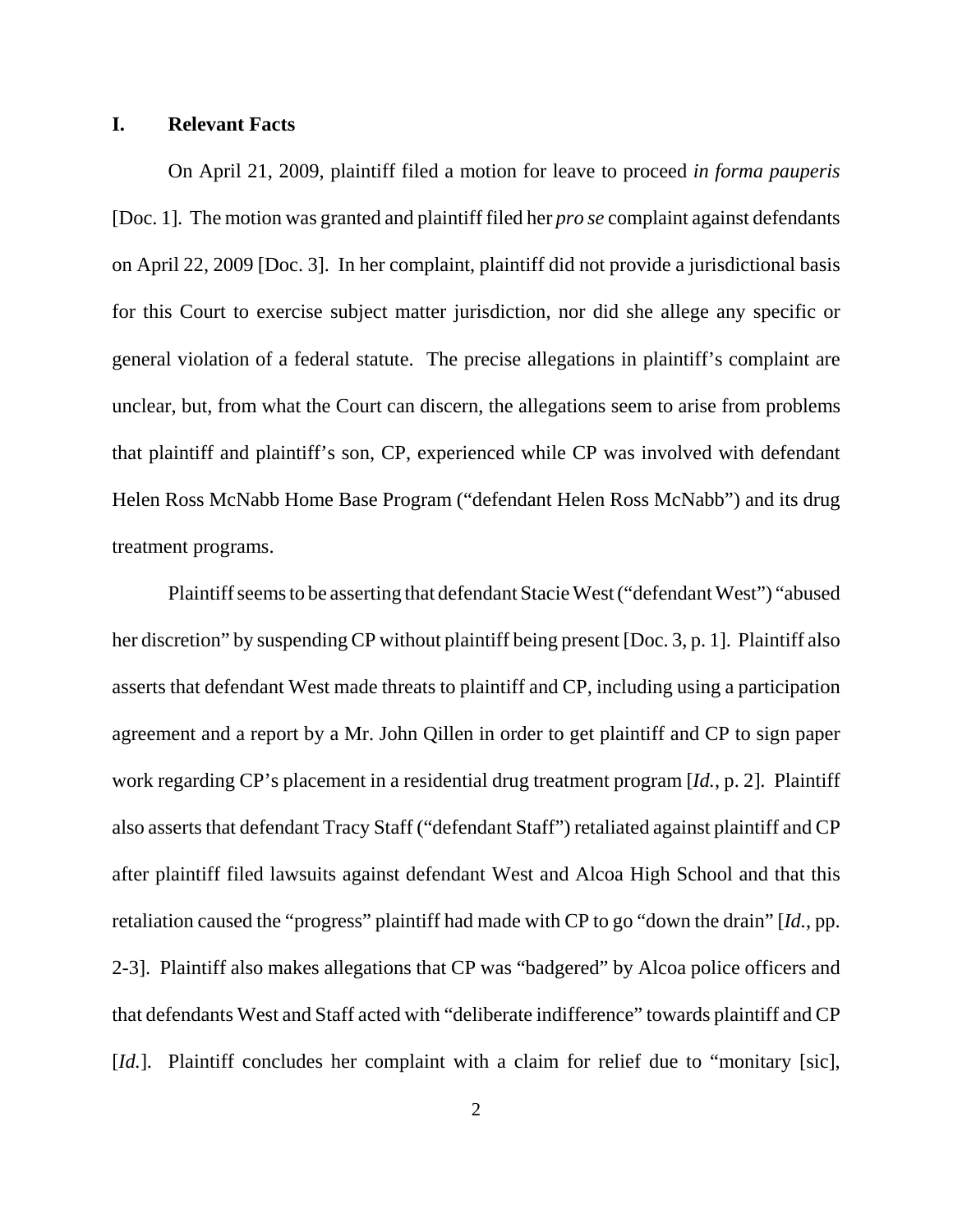physical, emotion and punitive damages that cause CP mental anguish and irreparable damages." [*Id.*].

Following the filing of plaintiff's complaint, defendants filed the instant motion to dismiss [Doc. 8]. Plaintiff filed a response [Doc. 15]. In this response, plaintiff submitted, under a heading titled "Jurisdiction," that this Court has subject matter jurisdiction pursuant to 28 U.S.C. § 1331 and § 1334 [Doc. 15, ¶ 2]. Plaintiff also submitted, under a heading titled "Causes of Action," that "[d]efendants have violated the rights of the Plaintiffs under the due process clause of the 14th Amendment to the Constitution of the United States" and "[d]efendants have violated the constitutional rights of Plaintiffs under 42 U.S.C. [§] 1983." [*Id.*,  $\llbracket$  1]. Finally, plaintiff submitted, under a heading titled, "Relief," that her claims were asserted under 28 U.S.C. § 1343 and [42] U.S.C. § 1983.<sup>1</sup>

## **II. Analysis**

As an initial matter, the Court notes that *pro se* pleadings to be liberally construed. *Haines v. Kerner*, 404 U.S. 519, 520-21 (1972) (per curiam); *Williams v. Bowman*, 981 F.2d 901, 903 (6th Cir. 1992) (recognizing the general rule that the pleadings of *pro se* plaintiffs should be construed more liberally than pleadings drafted by lawyers). The Court will, therefore, view plaintiff's *pro se* complaint pursuant to this less stringent standard.

<sup>&</sup>lt;sup>1</sup>Plaintiff stated 28 U.S.C. § 1983, but, given plaintiff's other statements and language in her response, the Court assumes plaintiff meant 42 U.S.C. § 1983.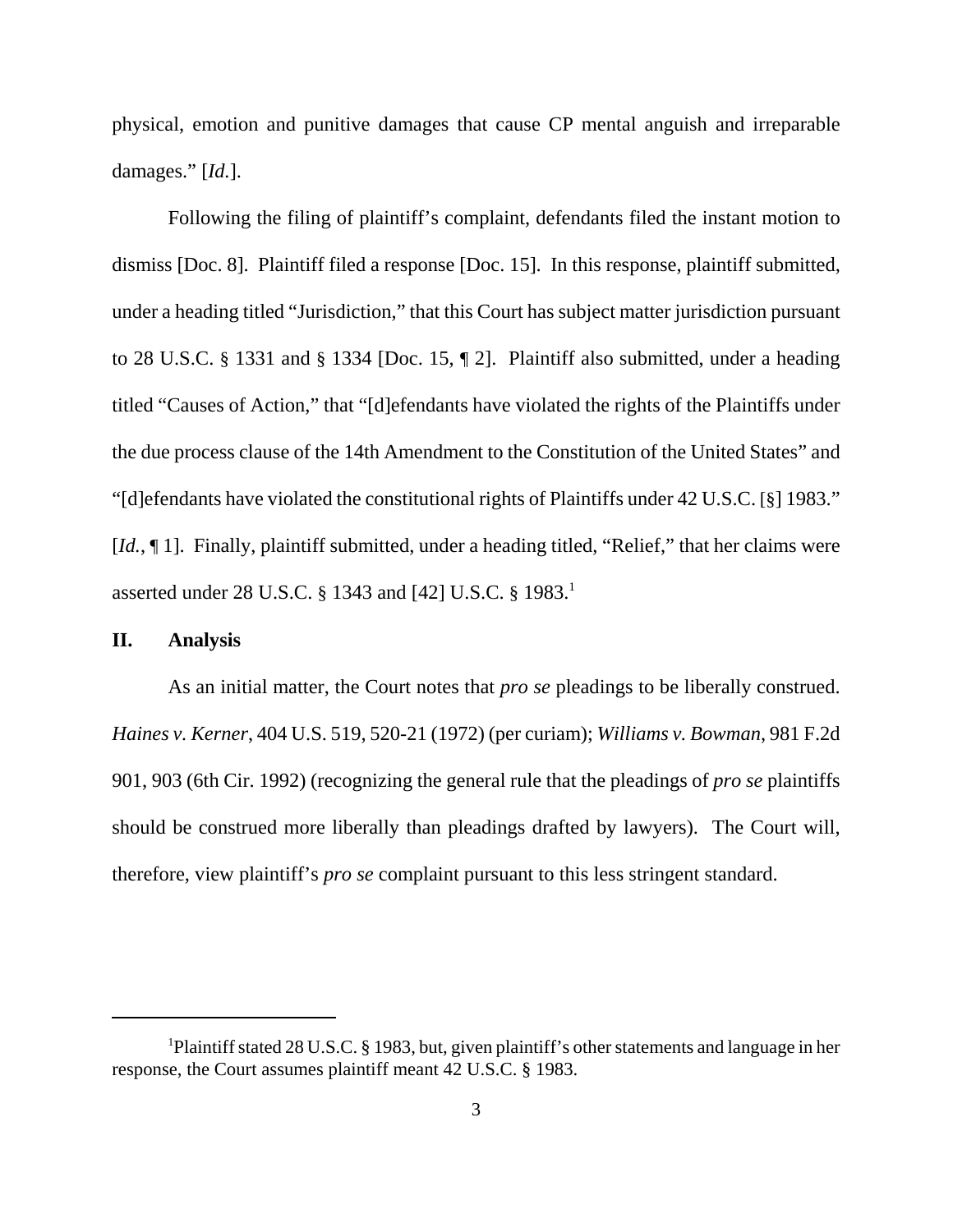#### **A. Rule 12(b)(1)**

Defendants first argue that plaintiff's complaint should be dismissed for lack of jurisdiction pursuant to Federal Rule of Civil Procedure 12(b)(1). *See* Fed. R. Civ. P.  $12(b)(1)$ . Under Rule  $12(b)(1)$ , a motion to dismiss "may either attack the claim of jurisdiction on its face or it can attack the factual basis of jurisdiction." *Golden v. Gorno Bros., Inc.*, 410 F.3d 879, 881 (6th Cir. 2005).

In a "facial attack," the basis of the challenge is not that the court does not actually have jurisdiction over the case, but rather that the plaintiff has failed to faithfully recite all the jurisdictional predicates necessary for the court to exercise subject matter jurisdiction over the matter. *RMI Titanium Co. v. Westinghouse Elec. Corp. ("RMI")*, 78 F.3d 1125, 1134 (6th Cir. 1996). If based on a facial attack, "a district court takes the allegations in the complaint as true, which is a similar safeguard employed under [Federal Rule of Civil Procedure] 12(b)(6) motions to dismiss." *Gentek Bldg. Prods., Inc. v. Steel Peel Litig. Trust*, 491 F.3d 320, 330 (6th Cir. 2007) (citations omitted). If the plaintiff's allegations establish federal claims, jurisdiction exists. *Id.*

In contrast, a party making a "factual attack" on subject matter jurisdiction challenges the actual existence of the court's jurisdiction—a defect that may exist even though the complaint contains the formal allegations necessary to invoke jurisdiction. *RMI*, 78 F.3d at 1134. In this situation, the court must weigh the evidence and the plaintiff has the burden of proving that the court has jurisdiction over the subject matter. *Golden*, 410 F.3d at 881.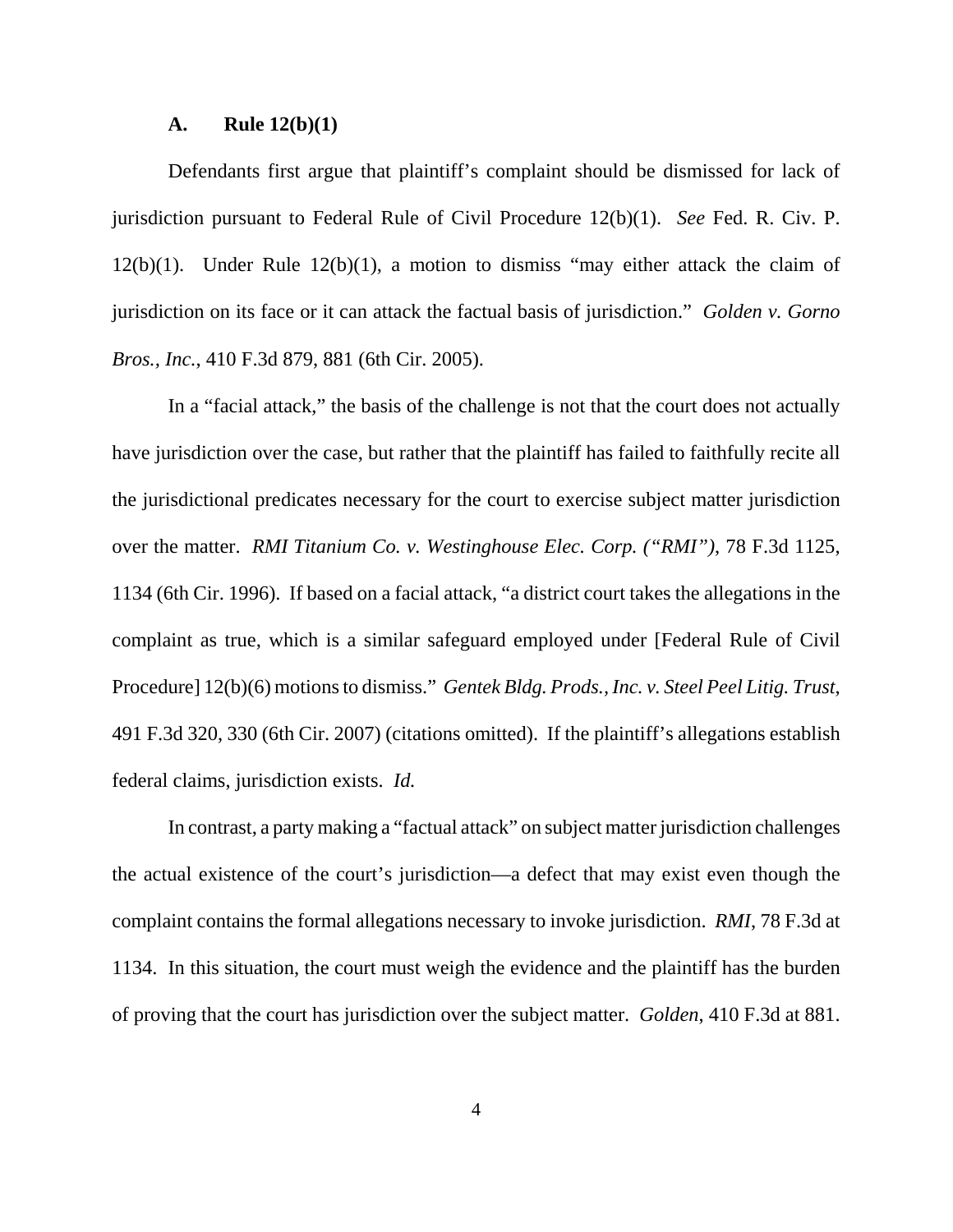Defendants have brought both a facial attack and a factual attack on plaintiff's complaint. Plaintiff did not allege any jurisdictional basis in her complaint and did not allege any federal claims. However, in her response, plaintiff has asserted that this Court has subject matter jurisdiction pursuant to 28 U.S.C. § 1331, the federal statute establishing arising under jurisdiction, and plaintiff has claimed that she has been deprived of civil rights secured by 42 U.S.C. § 1983, the statute by which plaintiffs may enforce individual constitutional rights secured elsewhere. *See* 28 U.S.C. § 1331*;* 42 U.S.C. § 1983.

"A claim falls within this court's original jurisdiction under 28 U.S.C. § 1331 'only [in] those cases in which a well-pleaded Complaint establishes either that federal law creates the cause of action or that the plaintiff[']s right to relief necessarily depends on resolution of a substantial question of federal law.'" *Eastman v. Marine Mech. Corp.*, 438 F.3d 544, 550 (6th Cir. 2006) (citation omitted). Defendants argue that plaintiff's allegations in the complaint are conclusory and groundless. While this may be true, the Court finds that the alleged facts that are included in the complaint, along with the jurisdictional allegations and causes of action asserted in plaintiff's response, meet the relatively low threshold for pleading a federal cause of action, both facially and factually. Further, as plaintiff has alleged a cause of action under 42 U.S.C. § 1983 for deprivation of rights secured by the Fourteenth Amendment, this is a claim for relief arising under federal law.

Accordingly, given the less stringent standard by which this Court will view pleadings prepared by *pro se* plaintiffs, the Court finds that plaintiff's complaint survives a facial and factual attack under Rule 12(b)(1) and Rule 12(b)(6). *See* Fed. R. Civ. P. 12(b)(1); Fed. R.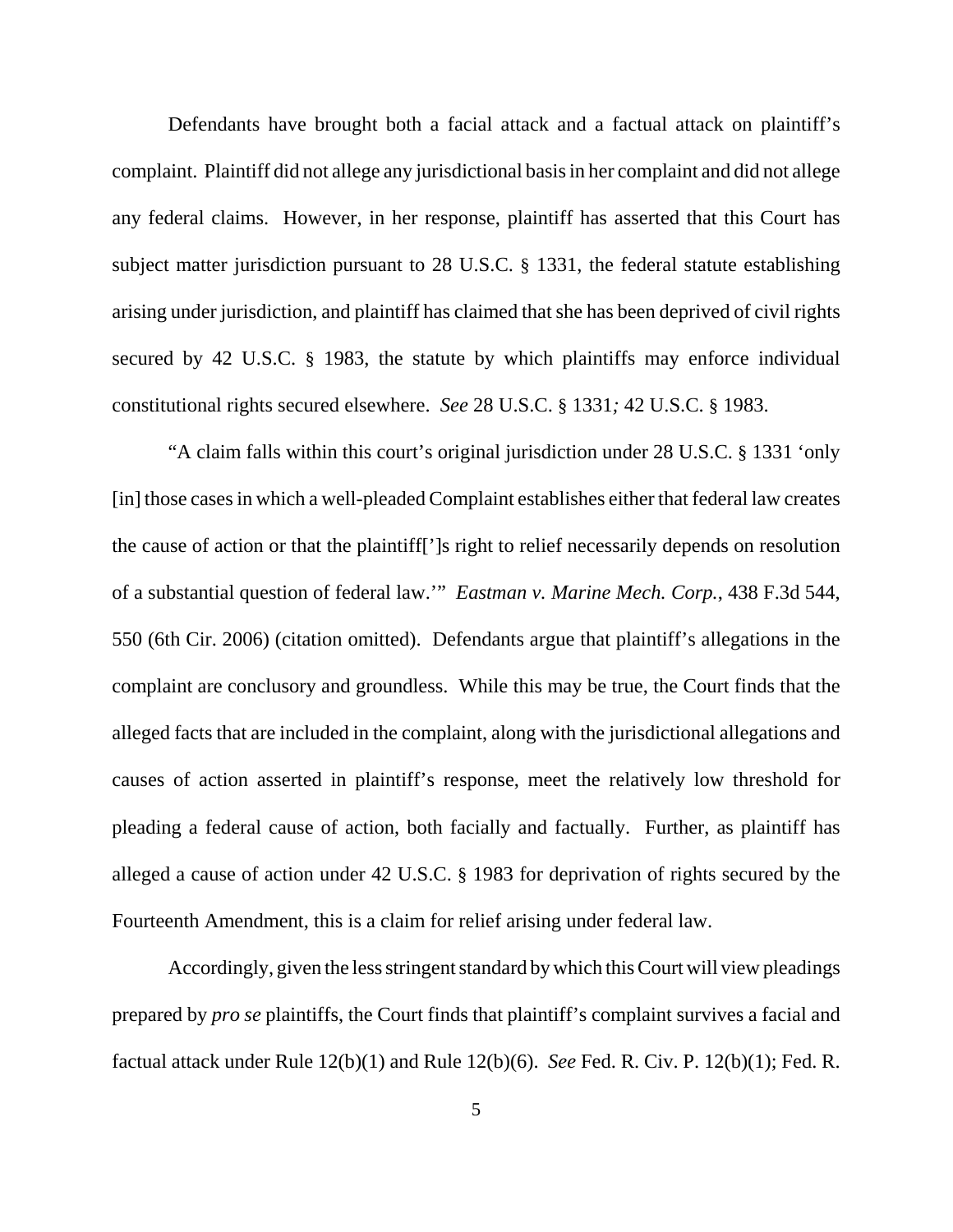Civ. Pro. 12(b)(6). Plaintiff has pleaded a cause of action, created by federal law, and one which, if true, provides a right to relief. *See, e.g., Eastman*, 438 F.3d at 550. When plaintiff's complaint and her response are viewed together, her factual allegations and her asserted causes of action constitute claims "arising under . . . the laws . . . of the United States." 28 U.S.C. § 1331. Accordingly, the jurisdiction of this Court is proper.

#### **B. Rule 12(b)(6)**

Defendants also argue that plaintiff's complaint should be dismissed pursuant to Rule 12(b)(6) of the Federal Rules of Civil Procedure. Fed. R. Civ. Pro. 12(b)(6). In determining whether to grant a motion to dismiss under Rule 12(b)(6), all well-pleaded allegations must be taken as true and construed most favorably toward the non-movant. *Trzebuckowski v. City of Cleveland*, 319 F.3d 853, 855 (6th Cir. 2003). While a court may not grant a Rule 12(b)(6) motion based on disbelief of a complaint's factual allegations, *Lawler v. Marshall*, 898 F.2d 1196, 1199 (6th Cir. 1990), the court "need not accept as true legal conclusions or unwarranted factual inferences." *Morgan v. Church's Fried Chicken*, 829 F.2d 10, 12 (6th Cir. 1987). While a complaint need not contain detailed factual allegations, the plaintiff must provide the grounds for his or her entitlement to relief, and this "requires more than labels and conclusions, and a formulaic recitation of the elements of a case of action." *Bell Atl. Corp. v. Twombly*, 550 U.S. 544, 555 (2007) (abrogating *Conley v. Gibson*, 355 U.S. 41 (1957); *see also Ashcroft v. Iqbal*, 129 S.Ct. 1937, 173 L.Ed.2d 868 (2009) (reaffirming that the *Twombly* standard for determining the sufficiency of a pleading applies to civil actions and is not limited to anti-trust claims); *MacDermid v. Discover Fin. Servs*, 488 F.3d 721, 733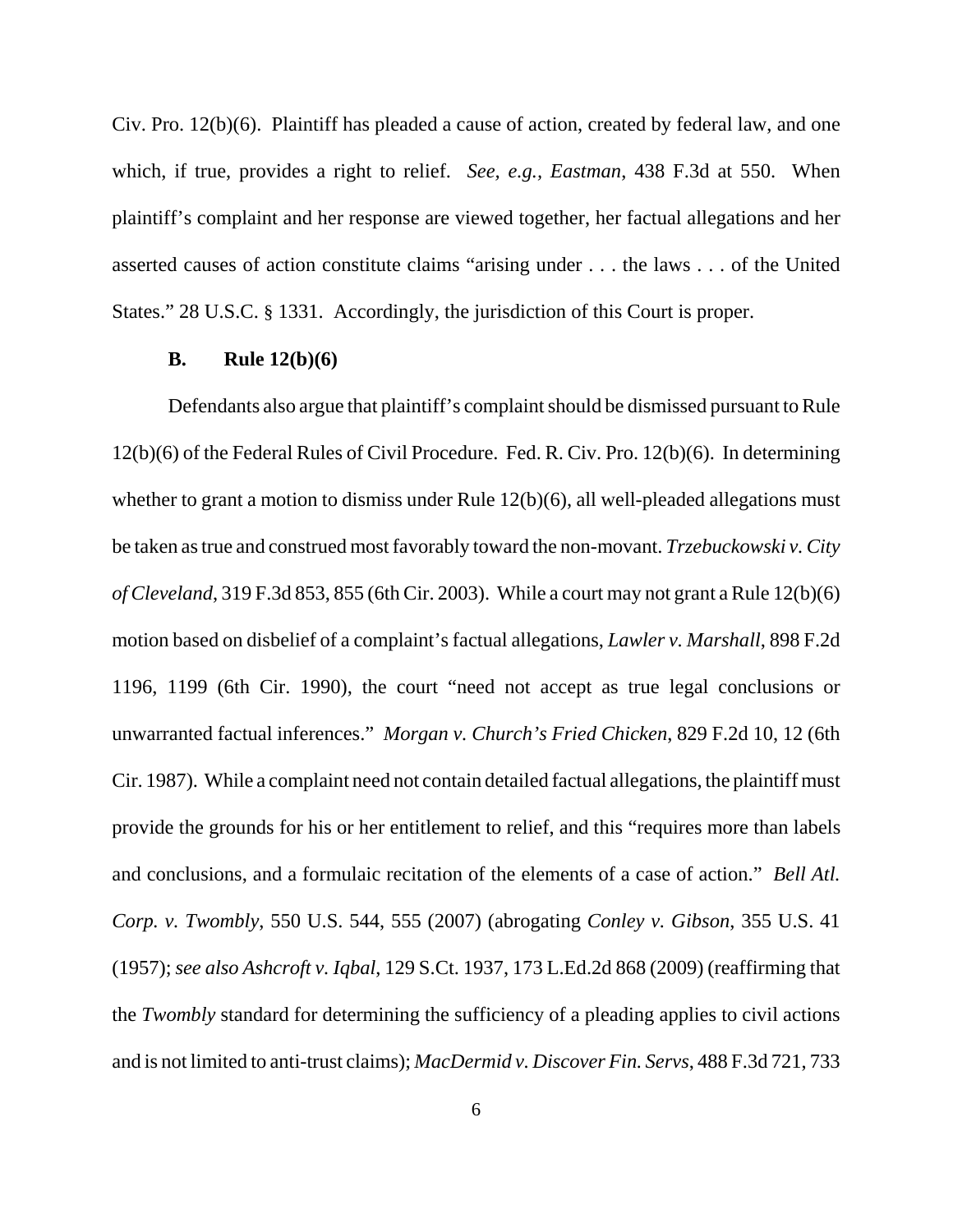(6th Cir. 2007). Thus, the factual allegations supplied must be enough to show a plausible right to relief. *Twombly*, 550 U.S. at 555-61; *Courie v. Alcoa Wheel & Forged Products*, 577 F.3d 625, 629-30 (6th Cir. 2009) (stating that the standard for a motion to dismiss is to screen out cases that "while not utterly impossible, are 'implausible'").

As stated above, plaintiff has alleged a cause of action under 42 U.S.C. § 1983 for deprivation of rights secured by the Fourteenth Amendment. As facts supporting this claim, plaintiff has alleged a disparate set of facts relating to defendant West's "abuse of discretion" in suspending CP, various types of threats by defendant West in regard to a residential drug program, various allegations of retaliation, and defendants West and Staff's "deliberate indifference" in regard to plaintiff and CP.

Title 42 U.S.C. § 1983 creates a remedy for those denied "rights, privileges, or immunities secured by the Constitution and laws." 42 U.S.C. § 1983. Section 1983 alone, however, does not create substantive rights. Rather,

[Section] 1983 merely provides a mechanism for enforcing individual rights "secured" elsewhere, *i.e*., rights independently "secured by the Constitution and laws" of the United States. "[O]ne cannot go into court and claim a 'violation of § 1983'—for § 1983 by itself does not protect anyone against anything.

*Gonzaga Univ. v. Doe*, 536 U.S. 273, 285 (2002) (quoting *Chapman v. Houston Welfare Rights Org.*, 441 U.S. 600, 617 (1979); *Johnson v. City of Detroit*, 446 F.3d 614, 618 (6th Cir. 2006). Further, in order to state a claim under section 1983, a plaintiff would need to demonstrate: (1) a deprivation of a right secured by the Constitution or laws of the United States; (2) caused by a person acting under color of state law; and (3) occurring without due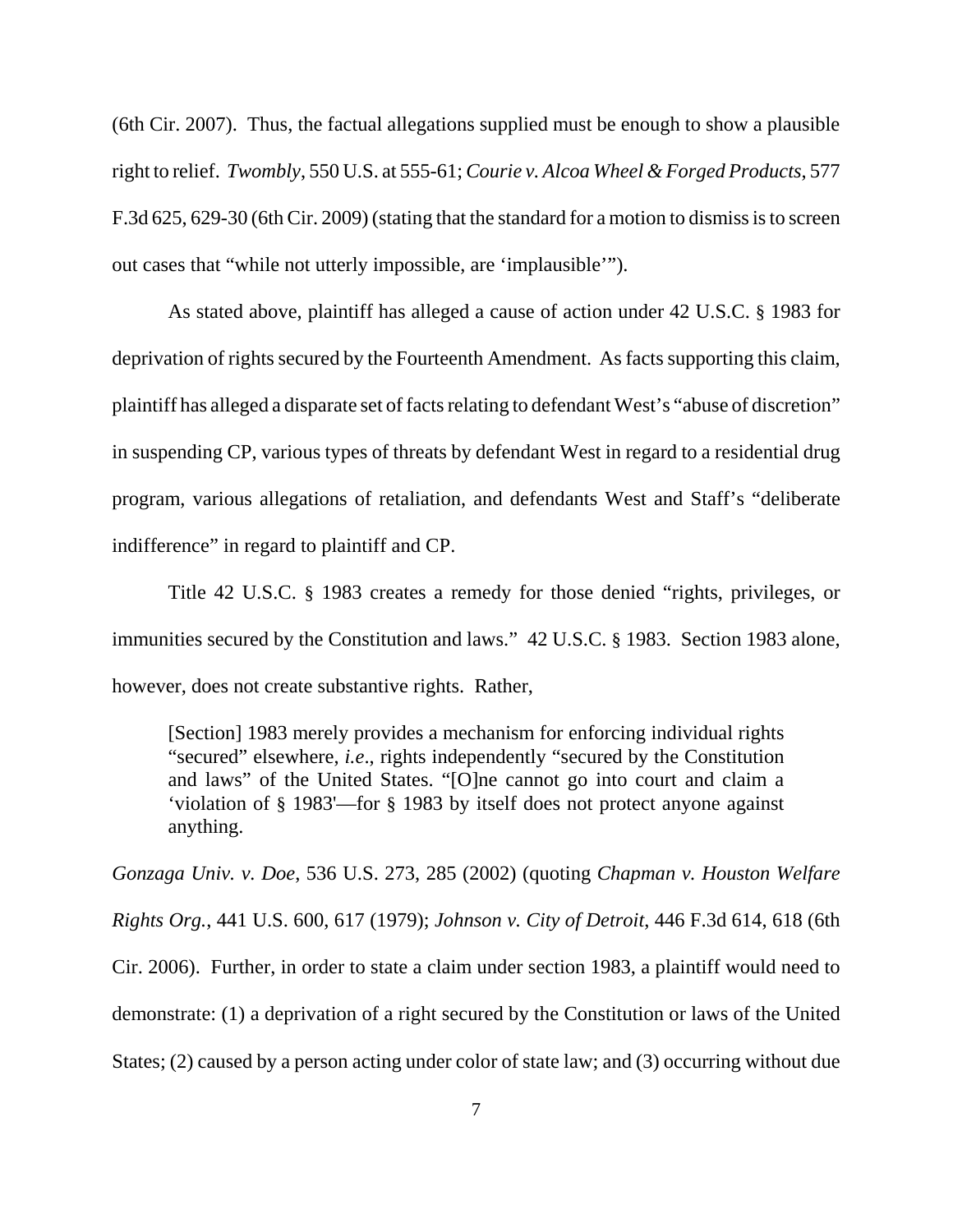process of law. 42 U.S.C. § 1983; *O'Brien v. City of Grand Rapids*, 23 F.3d 990, 995 (6th Cir. 1994). Finally, because section 1983 is not itself a source of substantive rights, but only a method for vindicating federal rights conferred elsewhere, a plaintiff must set forth specific constitutional grounds for asserting a section 1983 claim. *Adair v. Charter County of Wayne*, 452 F.3d 482, 492 (6th Cir. 2006); *see also Graham v. Connor*, 490 U.S. 386, 393-94 (1989).

Even viewed in a light most favorable to plaintiff as a *pro se* litigant, this Court cannot conclude that plaintiff has stated a section 1983 claim based on any deprivation of rights secured by the Fourteenth Amendment. Plaintiff has only alleged a formulaic recitation of the elements of a civil rights action under section 1983 and has not identified the nature or the substance of any due process violation or other civil rights violation. Plaintiff has made vague allegations of "retaliation" and "deliberate indifference" but has not linked these allegations with facts sufficient to state a claim under section 1983. Moreover, while plaintiff has stated that the alleged deprivation occurred "under color of state law," plaintiff has provided no facts to support such an allegation. Plaintiff has sued defendants, which include Helen Ross McNabb, West, and Staff, but plaintiff has also alleged that other individuals, including an Alcoa police officer, engaged in conduct for which plaintiff is claiming a deprivation of rights. As such, plaintiff's vague factual allegations, when combined with plaintiff's assertions of a cause of action under section 1983 and the Fourteenth Amendment, do not provide any sort of notice or indication to defendants, or to the Court, as to the facts or the substance of plaintiff's allegations of due process violations